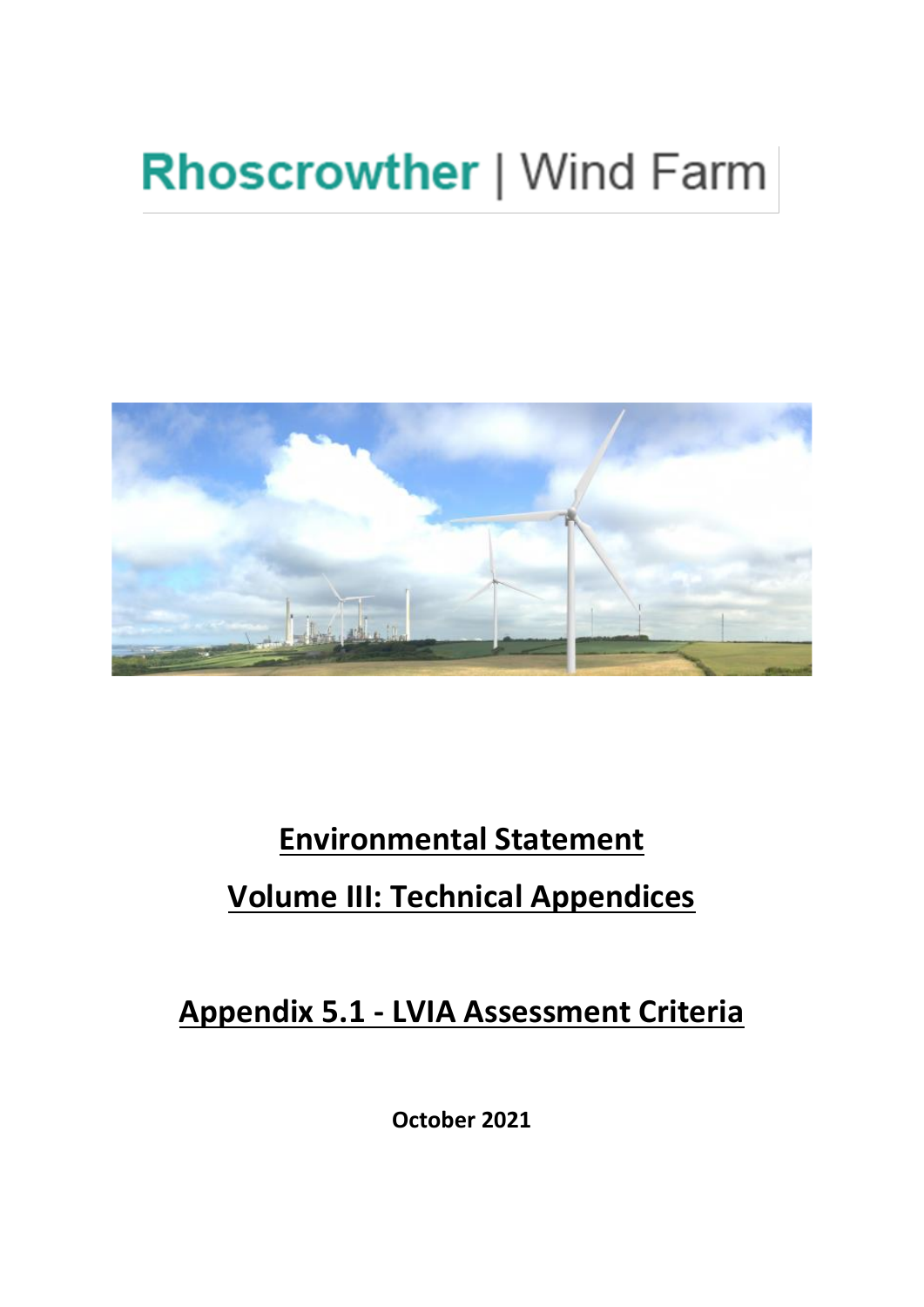# **Assessment Criteria**

 A5.1.1. The criteria used to assess the effects of the proposed development on landscape and seascape (landscape fabric, landscape character, seascape character, landscape designations and seascape designations), and on views and visual amenity are described below.

## **Landscape and Seascape**

#### **Effects on Landscape Fabric**

- A5.1.2. The assessment of effects on landscape fabric considers the existing landscape elements and features on the site and surrounding area and the predicted residual (physical) effects of the proposed development on the site and surrounding landscape taking into account the design mitigation measures (embedded and good practice) and then the landscape and habitat enhancement measures, and makes a judgement as to whether there is likely to be any significant beneficial or adverse effect on landscape fabric based on the following definitions:
	- proposed development would result in the addition, reinstatement or had previously been lost or degraded as the result of agricultural Significant beneficial effects on landscape fabric would occur where the improvement of important/mature/diverse/distinctive components, which operations or other development.
	- Significant adverse effects on landscape fabric would occur where the proposed development would result in the permanent loss (or long-term the effects cannot be adequately mitigated. temporary loss) of important/mature/diverse/distinctive components and

#### **Effects on Landscape Character**

 theoretical visibility analyses, the viewpoint analysis and other fieldwork observations, and predicts the degree and extent of the likely significant adverse or beneficial effects on landscape character as a consequence of the addition of the proposed development, either directly (into the host A5.1.3. The assessment of effects on landscape character considers the predicted residual effects of the proposed development, the landscape context, the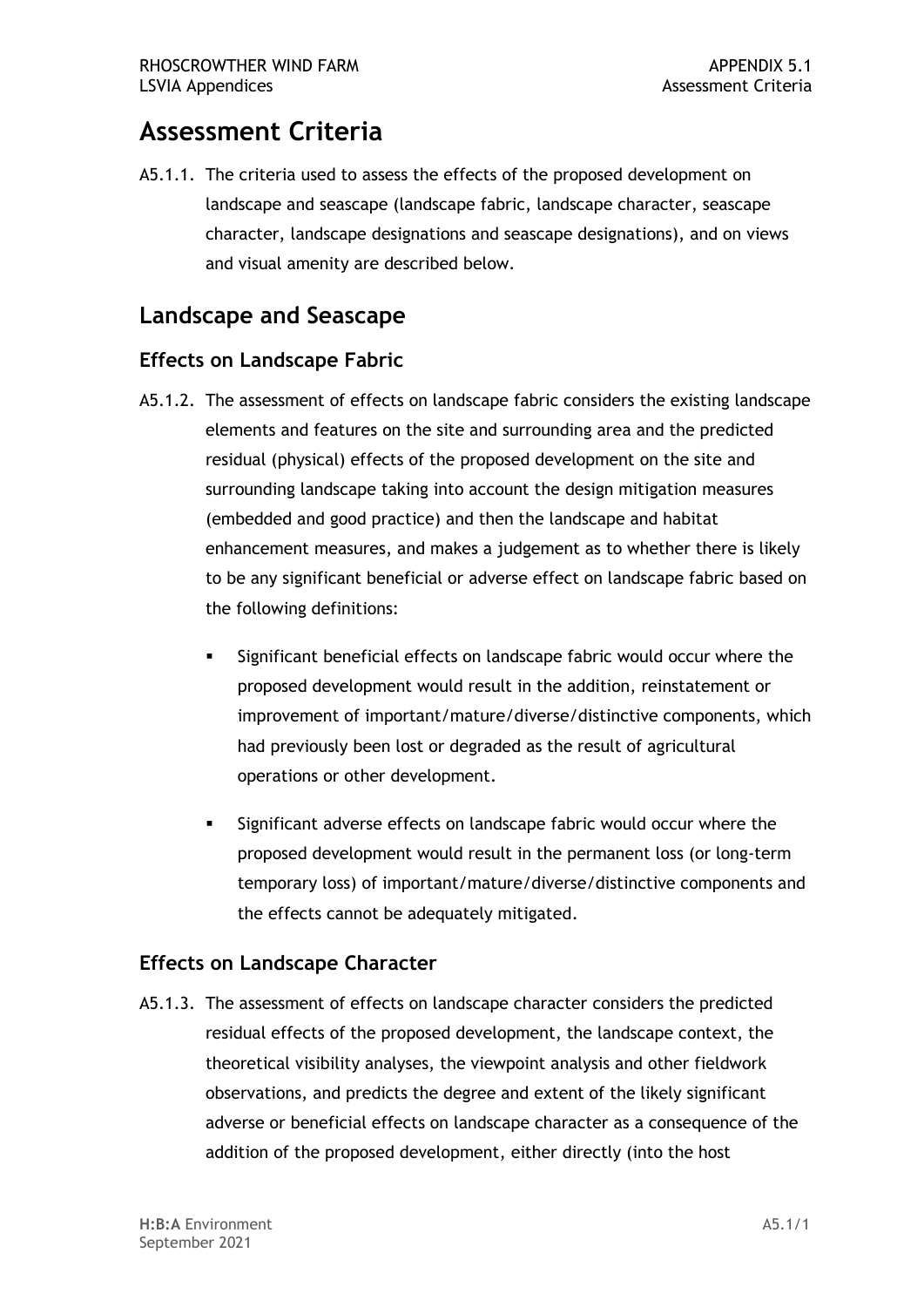landscape) or indirectly (into views from the surrounding landscapes).

 A5.1.4. The criteria used to judge landscape value, susceptibility, sensitivity, magnitude and significance of effects on landscape character are as follows.

#### **Landscape Value**

- A5.1.5. Most landscapes are locally valued by local people. Landscape and value over and above local value, as they are areas that have been recognised for their particular scenic beauty and/or recreational potential. They are also usually landscapes within which a higher level of development control is in place for the purpose of protecting those qualities. recreational designations are an indication of landscape and recreational
- A5.1.6. Judgements on landscape value (for landscape units or landscape features) are based on those given in published landscape character assessments (where given), checked in the field and/or from fieldwork observations, based on the criteria provided in Table A5.1.1 below.

| Landscape Value                   | Description                                                                                                                                                                                                                                                                                                                                                                                           |
|-----------------------------------|-------------------------------------------------------------------------------------------------------------------------------------------------------------------------------------------------------------------------------------------------------------------------------------------------------------------------------------------------------------------------------------------------------|
| International<br>value            | Where the landscape is designated at an international level, eg World<br>Heritage Site and the purposes include landscape and/or recreational aims.                                                                                                                                                                                                                                                   |
| National value                    | Where the landscape is designated at a national level, eg National Parks<br>(England, Scotland and Wales), Areas of Outstanding Natural Beauty<br>(England, Wales and NI), National Scenic Areas (Scotland) and Heritage<br>Coasts (England and Wales) or where a landscape feature is designated at a<br>national level, eg Scheduled Monument, and forms a highly distinctive<br>landscape feature. |
| County/Borough/<br>District value | Regional Parks, landscape designations in Structure, Unitary or Local<br>Development Plans or a landscape feature that is designated at a<br>County/Borough/District level and forms a distinctive landscape feature.                                                                                                                                                                                 |
| Local value                       | For undesignated landscapes and landscape features which are locally<br>valued, and display evidence of responsible use and value.                                                                                                                                                                                                                                                                    |
| Unvalued                          | Where the landscape and/or landscape features have been despoiled and<br>there is evidence that society does not value the landscape and/or<br>landscape features, eg fly tipping, abandoned cars, litter, vandalism, etc.                                                                                                                                                                            |

#### **Table A5.1.1: Landscape Value**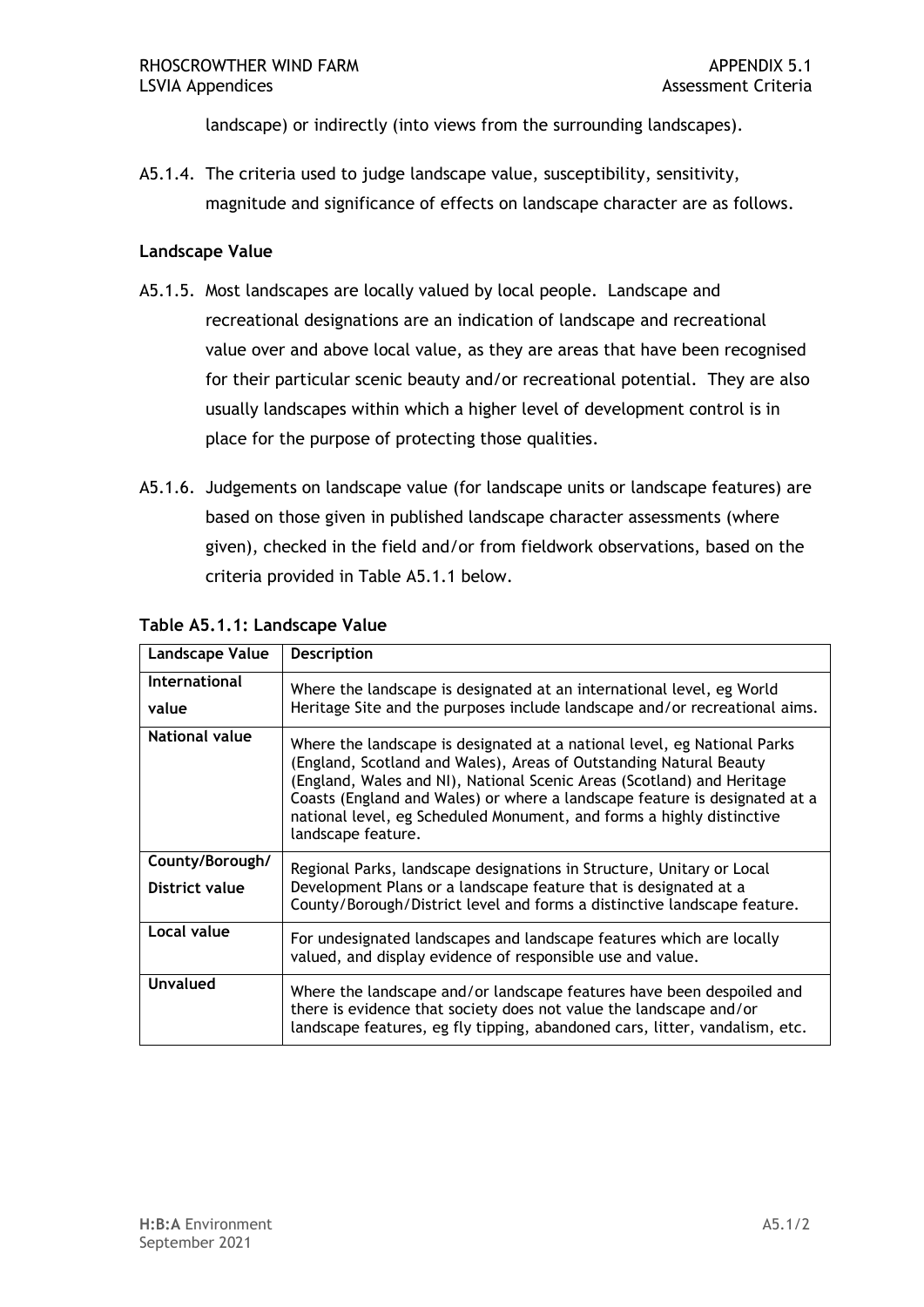#### **Landscape Susceptibility**

A5.1.7. Susceptibility is defined in GLVIA3 (para 5.40, p88-89, **LVIA-1**) as:

 *"the ability of the landscape receptor (whether it be the overall character or quality/condition of a particular landscape type or area, or an individual element and/or feature, or a particular aesthetic and perceptual aspect) to accommodate the proposed development without undue consequences for the maintenance of the baseline situation and/or the achievement of landscape planning policies and strategies" (para 5.40, p88-89, LI/IEMA 2013).* 

- A5.1.8. The susceptibility of a landscape unit to the change that will be brought about by the type and scale of development proposed depends on:
	- ▪ The key characteristics of the landscape (including physical/natural and cultural/social elements, and aesthetic and perceptual factors), and the clarity and robustness of these characteristics.
	- Nature of views (visual enclosure/openness of views, and extent to which views contribute to landscape character).
	- Landscape planning policies and strategies for the landscape unit.
	- The nature of the changes to landscape character and views that would be brought about by the proposed development (based on the inherent characteristics of commercial scale wind energy development, and the scale and location of the development proposed) and the compatibility of these with the above factors.
- A5.1.9. The key characteristics including the nature of views are derived from the and guidance, and the nature of the changes are drawn from experience of similar development types and scales in similar landscapes. As susceptibility depends not just on the type and scale of the proposed development but also on its location, the influence of the above parameters on the susceptibility of a landscape unit can vary depending on whether it is the host landscape unit or an adjacent or more distant unit. baseline landscape character assessments and fieldwork observations, the landscape planning policies and strategies include national and local policies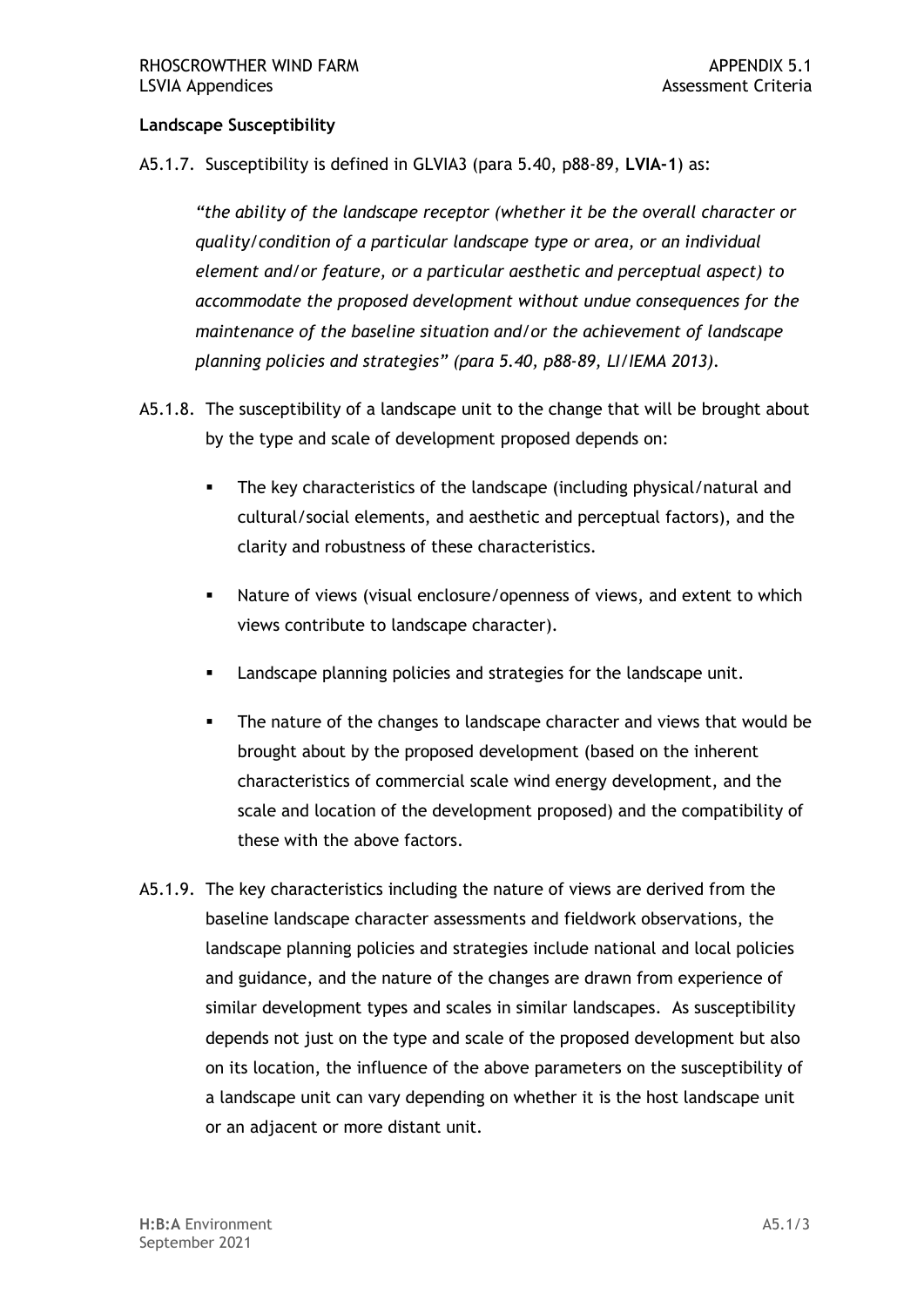A5.1.10.The criteria used to judge landscape susceptibility are provided in Table

A5.1.2 below.

| Landscape                           | <b>Description</b>                                                                                                                                                                                                                                                                                                                                                                                                                                                    |
|-------------------------------------|-----------------------------------------------------------------------------------------------------------------------------------------------------------------------------------------------------------------------------------------------------------------------------------------------------------------------------------------------------------------------------------------------------------------------------------------------------------------------|
| Susceptibility                      |                                                                                                                                                                                                                                                                                                                                                                                                                                                                       |
| Very susceptible                    | Where the clarity of the key characteristics are very strongly<br>expressed and/or their robustness to change is fragile and/or views<br>are an essential characteristic, and/or policies and strategies aim to<br>achieve "no change" to landscape character, and the changes to<br>landscape character that could be brought about by a development of<br>the type, scale and location proposed would be incompatible with<br>these factors.                        |
| Susceptible                         | Where the clarity of the key characteristics are strongly expressed<br>and/or their robustness to change is weak and/or views are an<br>important characteristic and/or policies and strategies aim to<br>conserve the key characteristics, and the changes to landscape<br>character that could be brought about by a development of the type,<br>scale and location proposed would have a poor compatibility with<br>these factors.                                 |
| Moderate                            | Where the clarity of the key characteristics are clearly expressed                                                                                                                                                                                                                                                                                                                                                                                                    |
| susceptibility                      | and/or their robustness to change is moderately strong and/or views<br>contribute to landscape character and/or policies and strategies<br>promote or accept limited changes to key characteristics, and the<br>changes to landscape character that could be brought about by a<br>development of the type, scale and location proposed would have a<br>limited degree of compatibility with these factors.                                                           |
| Slight susceptibility               | Where the clarity of the key characteristics are vaguely expressed<br>and/or their robustness to change is strong and/or views are a minor<br>contribution to landscape character and/or policies and strategies<br>promote or accept that the landscape could evolve, and the changes<br>to landscape character that could be brought about by a development<br>of the type, scale and location proposed would have a degree of<br>compatibility with these factors. |
| <b>Negligible</b><br>susceptibility | Where the key characteristics are muddled and/or their robustness to<br>change is very strong and/or views are incidental to landscape<br>character and/or policies and strategies promote or accept major<br>changes to key characteristics and the changes to landscape character<br>that could be brought about by a development of the type, scale and<br>location proposed would be compatible with these factors.                                               |
|                                     | A5.1.11. It is important to note the use of the word "could" rather than "would" in                                                                                                                                                                                                                                                                                                                                                                                   |

|  |  |  |  | Table A5.1.2: Landscape Susceptibility to Large Scale Wind Turbines |
|--|--|--|--|---------------------------------------------------------------------|
|--|--|--|--|---------------------------------------------------------------------|

 relation to the changes to landscape character that "could" be brought about by the proposed development as the magnitude of change is not taken into account at this stage.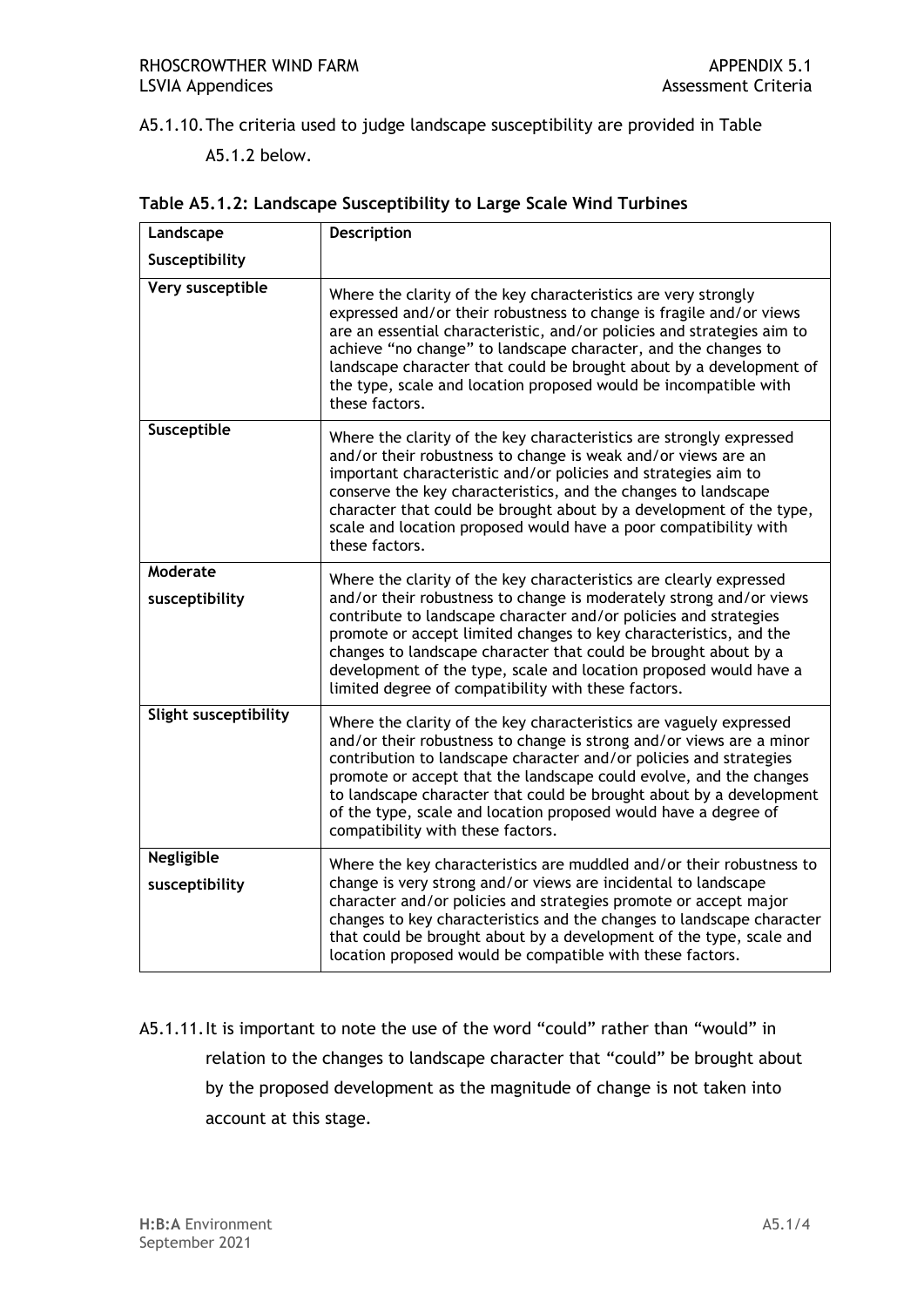#### **Landscape Sensitivity**

[A5.1.12.In](https://A5.1.12.In) accordance with GLVIA3, the sensitivity of each landscape unit is judged on

 the basis of its *value* and its *susceptibility to change* (GLVIA3, paras 5.39 – 5.47, pp88 – 90, **LVIA-3**). Accordingly, the judgements on value and susceptibility are combined to give levels of sensitivity as in Table A5.1.3 below.

| <b>Landscape Sensitivity</b> | <b>Description</b>                                                                                                                                                                                                                                                         |
|------------------------------|----------------------------------------------------------------------------------------------------------------------------------------------------------------------------------------------------------------------------------------------------------------------------|
| Very high sensitivity        | A landscape with international or national value and/or with<br>features, elements, areas or special qualities of international or<br>national value, that could be very susceptible to the type, scale and<br>location of development proposed.                           |
| <b>High sensitivity</b>      | A landscape with national or County/Borough/District value and/or<br>with features, elements, areas or special qualities of national value,<br>that could be susceptible to the type, scale and location of<br>development proposed.                                       |
| <b>Medium sensitivity</b>    | A landscape with County/Borough/District or local value and/or with<br>features, elements, areas or special qualities of County/Borough/<br>District or local value, that could have a moderate susceptibility to<br>the type, scale and location of development proposed. |
| Low sensitivity              | A landscape with local value and/or with features, elements, areas or<br>special qualities of local value, that could have a slight susceptibility<br>to the type, scale and location of development proposed.                                                             |
| Very low sensitivity         | A landscape that is unvalued and/or with features, elements, areas or<br>special qualities that are unvalued, and that could have a negligible<br>susceptibility to the type, scale and location of development<br>proposed.                                               |

**Table A5.1.3: Landscape Sensitivity to Large Scale Wind Turbines** 

#### **Magnitude of Change in Landscape Character**

 A5.1.13.The magnitude of change to landscape character depends on the scale or degree of change to the landscape resource and the nature, geographical extent, duration and reversibility of the effects that would be brought about by the proposed development (see GLVIA3, paras 5.48 – 5.52, p90 - 91, **LVIA- 3**). It also assumes that any changes that do not conserve or enhance existing landscape character would be adverse. Accordingly, the judgements of magnitude are based on the criteria in Table A5.1.4 below.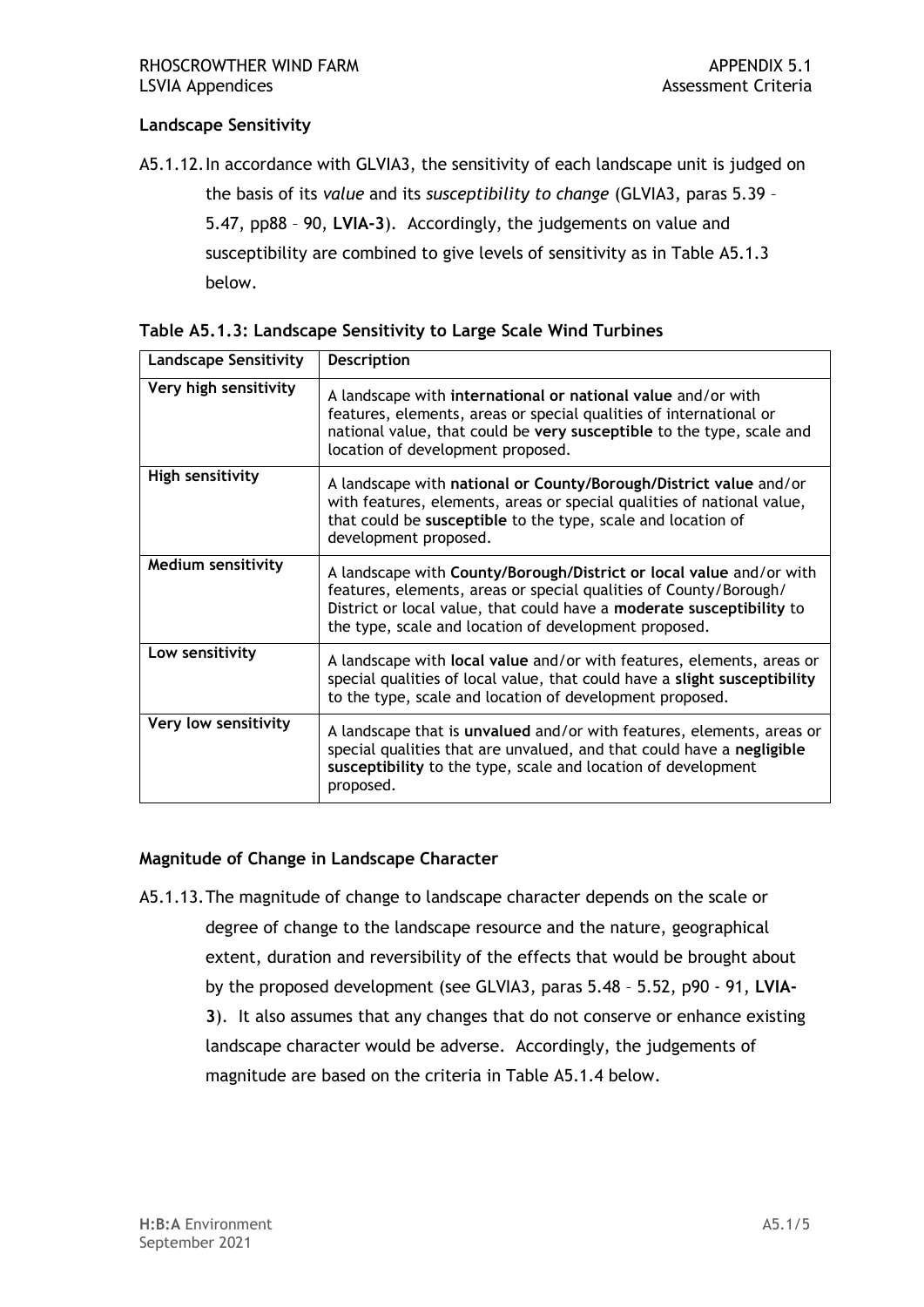| <b>Magnitude of Change</b>                     | <b>Description</b>                                                                                                                                                                                                                                                                                                                                                                                                                                                                                    |
|------------------------------------------------|-------------------------------------------------------------------------------------------------------------------------------------------------------------------------------------------------------------------------------------------------------------------------------------------------------------------------------------------------------------------------------------------------------------------------------------------------------------------------------------------------------|
| Very substantial<br>adverse<br>[or beneficial] | Where the proposed development would become a defining<br>characteristic of the landscape, would override and be in stark<br>contrast with [or would substantially enhance] the existing landscape<br>context, would be in the context of no similar structures [or would<br>reinstate particularly valued features that had been previously lost<br>or degraded] and would be a dominant additional feature(s) which<br>would be present for a long, albeit temporary and reversible, time<br>frame. |
| <b>Substantial adverse</b><br>[or beneficial]  | Where the proposed development would become a key characteristic<br>of the landscape, would compete with and detract from [or enhance]<br>the existing landscape context, would be in the context of few similar<br>structures [or would reinstate particularly valued features that had<br>been previously lost or degraded] and would be a prominent<br>additional feature(s) which would be present for a long, albeit<br>temporary and reversible, time frame.                                    |
| Moderate adverse<br>[or beneficial]            | Where the proposed development would become a characteristic of<br>the landscape and would contrast with [or complement] the existing<br>landscape context, may be in the context of a few similar structures<br>[and/or would reinstate valued features that had been previously<br>lost or degraded] and would be a visible additional feature(s) which<br>would be present for a long, albeit temporary and reversible, time<br>frame.                                                             |
| Slight adverse<br>[or beneficial]              | Where the proposed development would become a characteristic of<br>the views from this landscape and would contrast with [or<br>complement] the existing landscape context, may be in the context of<br>some similar structures [and/or would reinstate features that had<br>been previously lost or degraded] and would be a noticeable<br>additional feature(s) which would be present for a long, albeit<br>temporary and reversible, time frame.                                                  |
| Negligible adverse<br>[or beneficial]          | Where the proposed development may contrast with [or would<br>complement] the existing landscape context, may be in the context of<br>several similar structures [and/or would reinstate minor features<br>that had been previously lost or degraded] and would be a barely<br>discernible additional feature(s) which would be present for a long,<br>albeit temporary and reversible, time frame.                                                                                                   |
| No change                                      | Where the proposed development would not be visible or would not<br>result in any discernible change in landscape character.                                                                                                                                                                                                                                                                                                                                                                          |

#### **Significance of Effects on Landscape Character**

- A5.1.14.The effects on landscape character are then derived by combining the sensitivity and magnitude in accordance with the matrix in Table A5.1.5 below.
- [A5.1.15.In](https://A5.1.15.In) the following table, where overall effects are predicted to be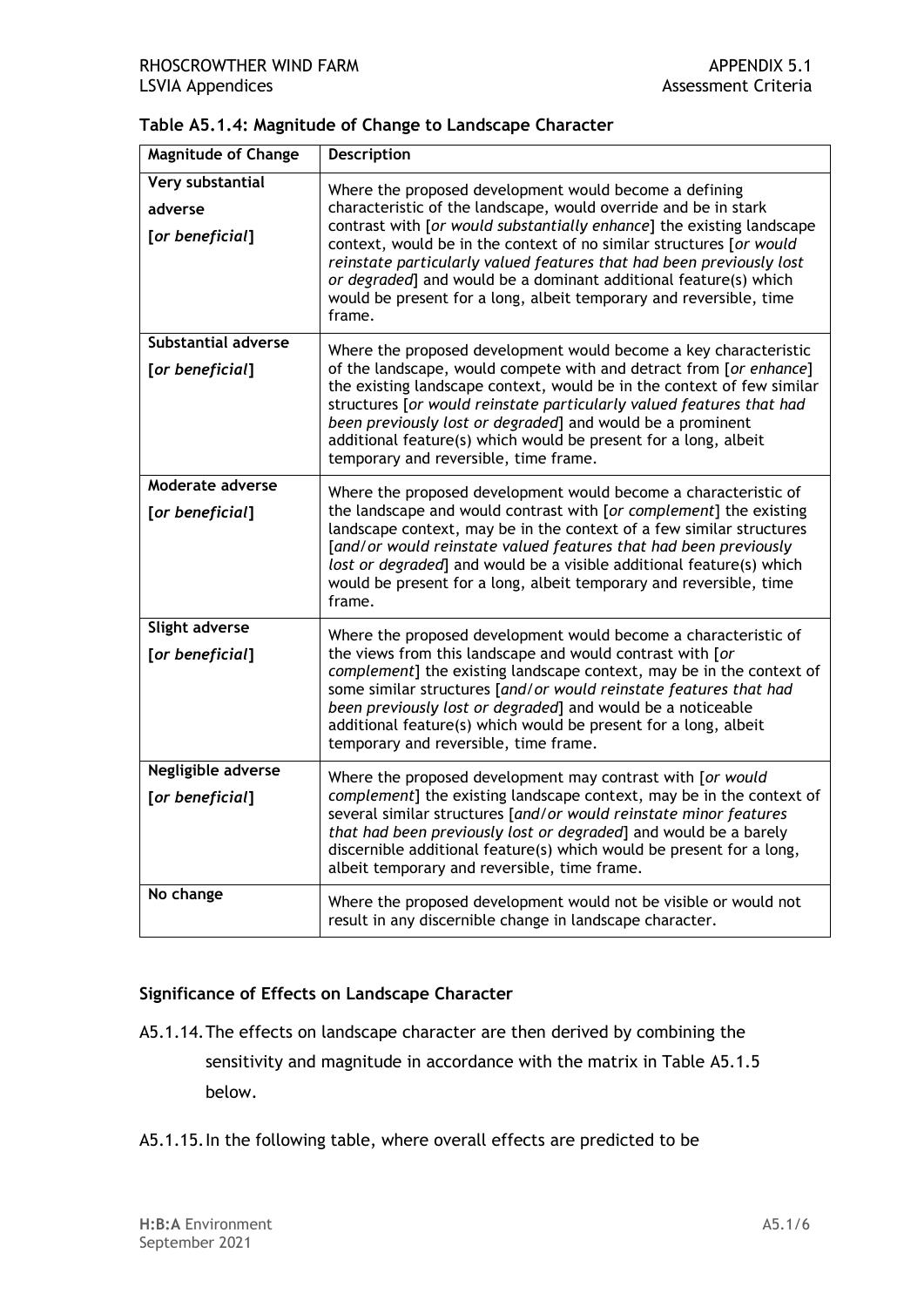major/moderate or higher, there are likely to be significant changes in landscape character. Overall effects of moderate+ may be significant if these apply to an extended area or location, and overall effects of moderate may general location, whereas moderate/minor+ or lower changes are unlikely to result in significant changes to landscape character. contribute to significance if combined with greater changes in the same

| <b>LANDSCAPE</b>   | <b>MAGNITUDE OF CHANGE</b> |                |                |                |                |                |                |                |              |
|--------------------|----------------------------|----------------|----------------|----------------|----------------|----------------|----------------|----------------|--------------|
| <b>SENSITIVITY</b> | V sub                      | V sub/<br>sub  | Sub            | Sub/<br>mod    | Mod            | Mod/<br>slight | Slight         | Slight/<br>neg | Neg          |
| Very high          | Major++                    | Major+         | Major          | Maj/<br>$mod+$ | Maj/<br>mod    | Mod+           | Mod            | Mod/<br>$min+$ | Mod/<br>min  |
| High               | Major+                     | Major          | Mai/<br>$mod+$ | Maj/<br>mod    | Mod+           | Mod            | Mod/<br>$min+$ | Mod/<br>min    | Minor+       |
| Medium             | Major                      | Maj/<br>$mod+$ | Maj/<br>mod    | Mod+           | Mod            | Mod/<br>$min+$ | Mod/<br>min    | Minor+         | Minor        |
| Low                | Maj/<br>$mod+$             | Maj/<br>mod    | Mod+           | Mod            | Mod/<br>$min+$ | Mod/<br>min    | Minor+         | Minor          | Min/<br>neg+ |
| Very low           | Maj/<br>mod                | Mod+           | Mod            | Mod/<br>$min+$ | Mod/<br>min    | Minor+         | Minor          | Minor/<br>neg+ | Min/<br>neg  |

| Table A5.1.5: Assessment of Effects on Landscape Character |  |  |  |
|------------------------------------------------------------|--|--|--|
|------------------------------------------------------------|--|--|--|

- A5.1.16.The nature of the predicted significant effects on landscape character can be: reversible/irreversible and/or adverse/beneficial effects (based on Schedule 4 of the EIA Regulations). direct/indirect, secondary, individual/ cumulative (additional or combined), short/medium/long-term, temporary/permanent, intermittent/continuous,
- A5.1.17.With regards to landscape character, the effects of wind energy developments are generally direct (within the host landscape), indirect (on neighbouring landscapes), individual (when in isolation), cumulative (when there are other wind schemes in the landscape), temporary, continuous and reversible after the 25 year operational life of the development. Although 25 years is a short timescale relative to the natural evolution of a landscape, it is equivalent to a generation and so the effects on landscape character are, therefore, considered to be long-term.
- A5.1.18.Finally, the degree and extent of change on landscape character is typically described in terms of three levels (where "landscape unit" is the existing name of the landscape character area or type under assessment) as follows: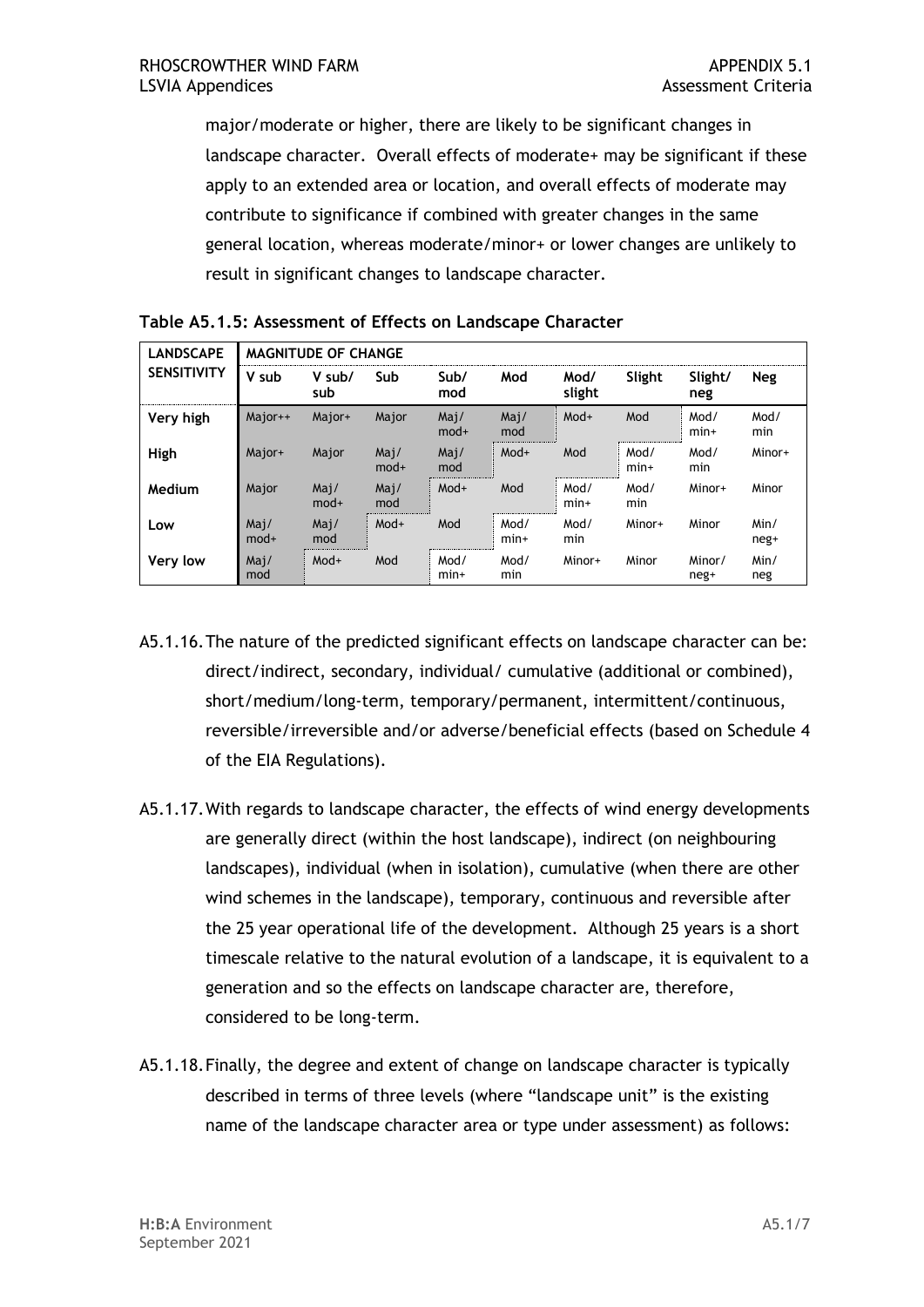- ▪ Wind farm landscape" where the wind turbines would override many of the other key characteristics such that the wind turbines would become one of the defining characteristics of the landscape and a new landscape area or type would be defined.
- ▪ "Landscape unit with wind turbines" where the wind turbines would become one of the key characteristics of the landscape and some of the other key characteristics would change, such that a new landscape sub- area or sub-type could be defined and so the name of the landscape unit would be followed by "with wind turbines".
- ▪ "Landscape unit" where the wind turbines would become one of the key characteristics of the landscape (or views out of the landscape unit) but the majority of the other key characteristics would remain largely unchanged, such that there would be a material change to landscape character but not sufficient to justify the creation of a new landscape sub-area or sub-type, and so the name of the landscape unit would not change.

#### **Effects on Seascape Character**

- A5.1.19.The assessment of effects on seascape character considers the predicted theoretical visibility analyses, the viewpoint analysis and other fieldwork observations, and predicts the degree and extent of the likely significant adverse or beneficial effects on seascape character as a consequence of the addition of the proposed development, either directly (into the host seascape unit) or indirectly (into views from the surrounding seascape units). residual effects of the proposed development, the seascape context, the
- A5.1.20.The criteria used to judge seascape value, susceptibility, sensitivity, magnitude and significance of effects on seascape character are the same as those described above for assessing the effects on landscape character.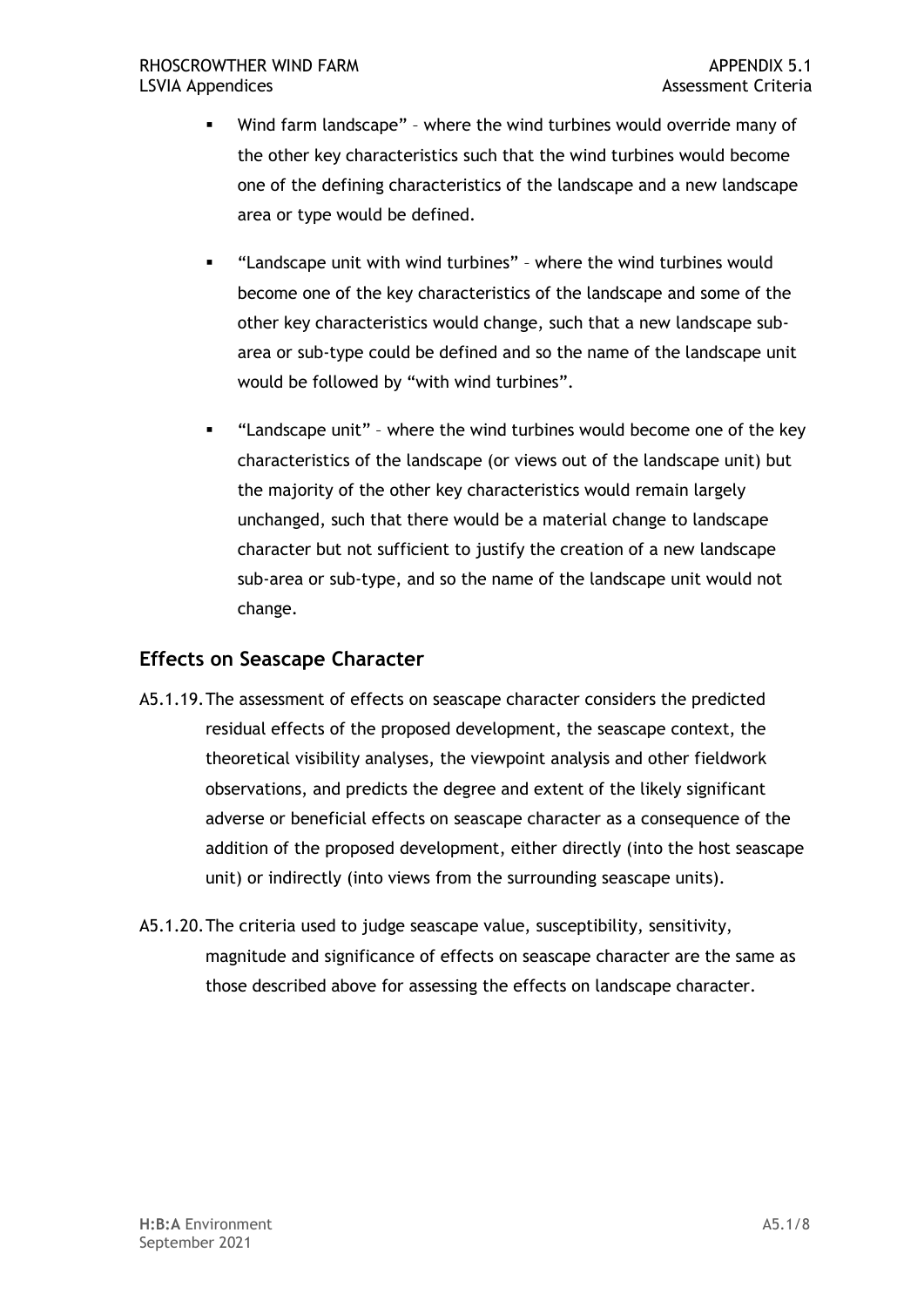#### **Effects on Landscape Designations**

- A5.1.21.The assessment of effects on landscape designations, such as National Parks and Areas of Outstanding Natural Beauty (AONBS), considers the special effects of the development, the theoretical visibility analyses, the viewpoint analysis and other fieldwork observations, and makes a judgement as to whether there are likely to be any significant beneficial or adverse effects on characteristics and purposes of these designations plus the predicted residual the special characteristics and purposes of the designations based on the following definitions:
	- ▪ Significant beneficial effects are likely to occur where the proposed development would bring about a significant change in the special characteristics that underpin the purpose/objectives of the designation, and that change would significantly enhance the ability of the designation to fulfil those purposes/objectives.
	- ▪ Significant adverse effects are likely to occur where the proposed development would bring about a significant change in the special characteristics that underpin the purpose/objectives of the designation, and that change would significantly compromise the ability of the designation to fulfil those purposes/objectives.

#### **Effects on Seascape Designations**

 A5.1.22.The assessment of effects on seascape designations, such as Heritage Coasts and the seascape components of coastal National Parks and Areas of Outstanding Natural Beauty (AONBS), considers the special characteristics and purposes of these designations plus the predicted residual effects of the development, the theoretical visibility analyses, the viewpoint analysis and other fieldwork observations, and makes a judgement as to whether there are likely to be any significant beneficial or adverse effects on the special landscape designations above. characteristics and purposes of the designations based on the definitions for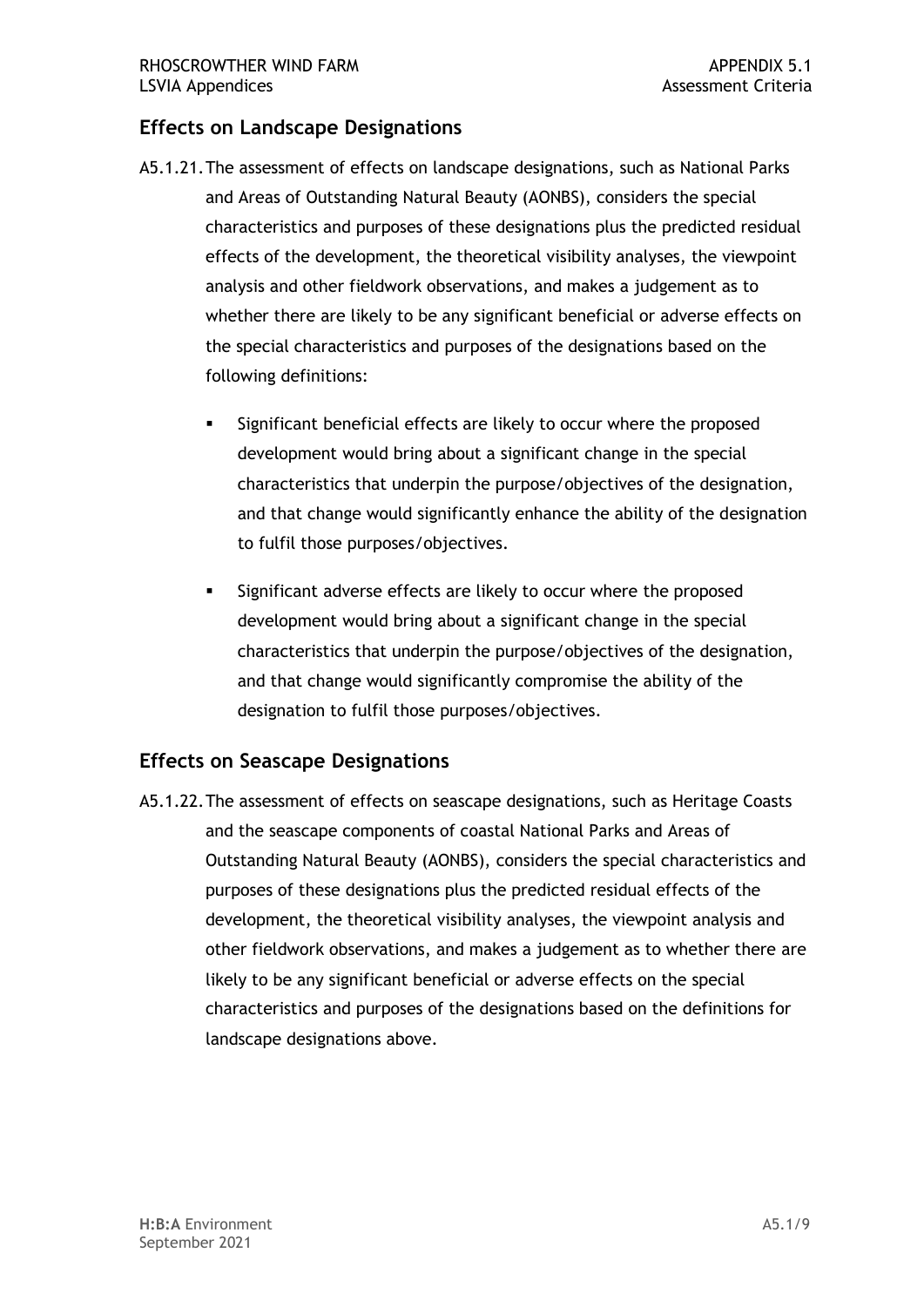## **Views and Visual Amenity**

#### **Effects on Views**

 A5.1.23.The criteria used to judge value, susceptibility, sensitivity, magnitude and significance of effects on views are as follows.

#### **Location Value**

- A5.1.24.The value attached to a location or to a particular view at a location can influence the purpose and expectation of receptors at the location, and the judgement of value takes into account:
	- Recognised value for example, by the presence of planning designations or designated heritage assets.
	- ▪ Indicators of value to individuals, communities and society generally, for example, the popularity of the location and views as indicated by visitor numbers, the inclusion in guidebooks or on tourist maps, the provision of visitor facilities and references in literature and art.

A5.1.25.The value of a location and/or view is described as in Table A5.1.6 below.

| Table A5.1.6: Value of Location or Particular View |  |  |  |
|----------------------------------------------------|--|--|--|
| Value of Location   Description                    |  |  |  |

| or View                |                                                                                                                                                                                                                                                                                                                                                                                                                                                            |
|------------------------|------------------------------------------------------------------------------------------------------------------------------------------------------------------------------------------------------------------------------------------------------------------------------------------------------------------------------------------------------------------------------------------------------------------------------------------------------------|
| <b>National value</b>  | A recognised scenic view in a landscape that has been designated at a<br>national level, eg National Parks (England, Scotland and Wales), Areas of<br>Outstanding Natural Beauty (England, Wales and NI), National Scenic<br>Areas (Scotland) and Heritage Coasts (England and Wales), or a view of or<br>from a distinctive landscape feature designated at the national level, eg<br>Scheduled Monument, Grade I Listed Building, Grade I Listed Garden. |
| County/Borough/        | A popular view promoted in visitor guides and/or in a landscape designated                                                                                                                                                                                                                                                                                                                                                                                 |
| District value         | in Structure, Unitary or Local Development Plans.                                                                                                                                                                                                                                                                                                                                                                                                          |
| <b>Community value</b> | A popular view in an undesignated landscape which is locally valued, and                                                                                                                                                                                                                                                                                                                                                                                   |
|                        | displays evidence of responsible use and value.                                                                                                                                                                                                                                                                                                                                                                                                            |
| <b>Private value</b>   | A private view, eg from a residential property, that is likely to be valued by                                                                                                                                                                                                                                                                                                                                                                             |
|                        | the occupants.                                                                                                                                                                                                                                                                                                                                                                                                                                             |
| <b>Unvalued</b>        | Where the landscape has been despoiled and there is evidence that<br>society does not value the view or landscape, eg fly tipping, abandoned<br>cars, litter, etc.                                                                                                                                                                                                                                                                                         |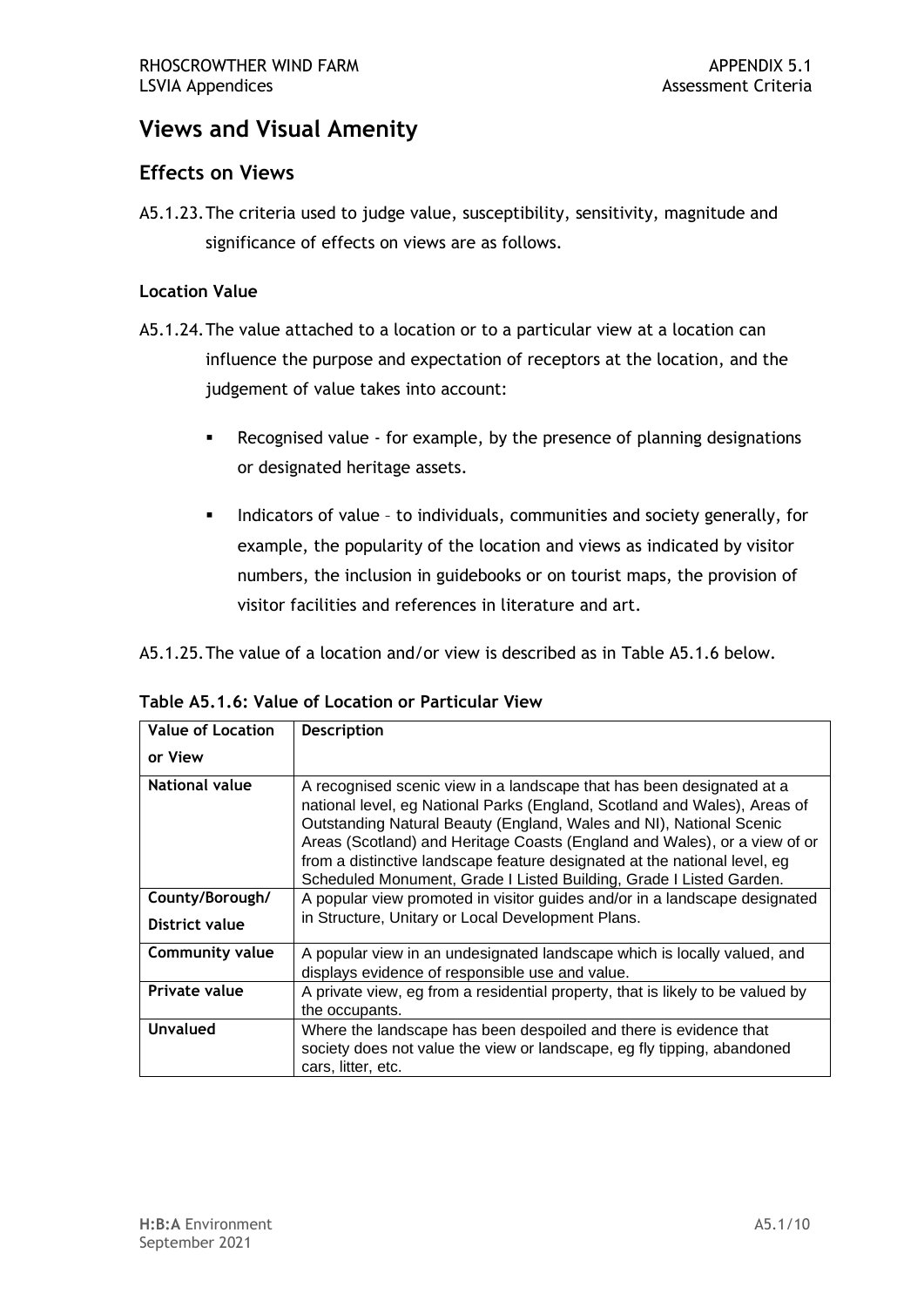#### **Receptor Susceptibility**

 A5.1.26.Susceptibility to changes in a view will vary between receptor groups and the judgement of susceptibility takes into account:

- ▪ Receptor location, occupation or activity for example, relaxing at home, undertaking leisure, recreational or sporting activities, or at work, etc.
- ▪ Movement of receptor and duration and frequency of view experience whether receptors would be stationary or moving (which influences how long they would be exposed to the change at any one time) and whether receptors are exposed to the view daily, frequently, occasionally or rarely.
- travel, the nature of the landscape and existing views and visual amenity. ▪ Focus of attention or interest – where their attention would be focused at the location, which depends on their orientation and/or direction of

 A5.1.27.The susceptibility of each receptor group at each location is judged in terms of five levels of susceptibility, as provided in Table A5.1.7 below.

| <b>Receptor Susceptibility</b> | Description                                                                                                                                                                                                                                |
|--------------------------------|--------------------------------------------------------------------------------------------------------------------------------------------------------------------------------------------------------------------------------------------|
| Very susceptible               | Where the receptor would be stationary or moving slowly, would be<br>exposed to the change daily and for much of each day and the focus<br>of their attention or interest would be towards the view of the<br>proposed development.        |
| Susceptible                    | Where the receptor would be stationary or moving slowly, would be<br>exposed to the change frequently and for sustained periods and the<br>focus of their attention or interest would be towards the view of the<br>proposed development.  |
| Moderate susceptibility        | Where the receptor would be moving steadily, would be exposed to<br>the change infrequently and for short periods, and the focus of their<br>attention or interest may be towards the view of the proposed<br>development.                 |
| <b>Slight susceptibility</b>   | Where the receptor would be moving swiftly, would be exposed to<br>the change occasionally and for very short periods, and the focus of<br>their attention or interest may be oblique to the view of the<br>proposed development.          |
| Negligible<br>susceptibility   | Where the receptor would be moving swiftly, would be exposed to<br>the change rarely and for very short periods, and the focus of their<br>attention or interest would be oblique to or away from the view of<br>the proposed development. |

 **Table A5.1.7: Visual Receptor Susceptibility to Large Scale Wind Turbines**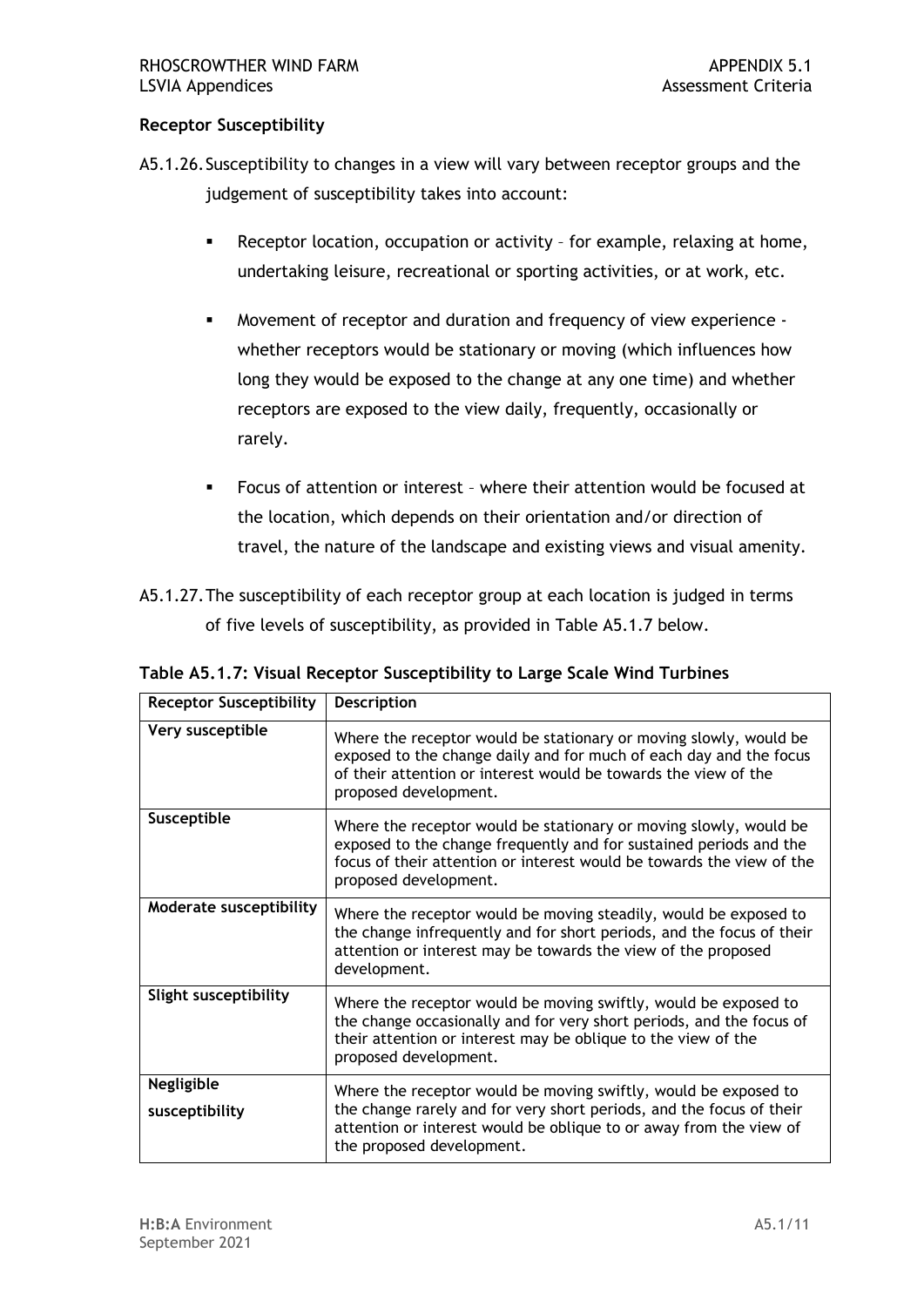#### **Receptor Sensitivity**

- A5.1.28.All visual receptors are people and assumed to be equally sensitive to change. However, the location and activities of visual receptors influence the way in which they currently experience the landscape and views, the extent to which amenity, the value they place on these views and their susceptibility to changes in these views. Accordingly, at any one location there may be different levels of sensitivity for the different receptor groups, the sensitivity may vary depending on the direction of the view, and any one receptor group may be accorded different levels of sensitivity at different locations. views of the surrounding landscape may contribute to their existing visual
- A5.1.29.Some of the above factors for value and susceptibility will vary even within the same receptor group (eg some walkers on access land may visit only once, others may walk there every day). Therefore, the judgement on sensitivity for each receptor group at each viewpoint location assumes a worst-case scenario in terms of both the value attached to the views at that location and the susceptibility of each receptor group to changes in those views.
- visual amenity is influenced by their cultural background, awareness of historical and contemporary influences, and personal and professional interests. These influences vary from person to person but, in order to assess the worst-case scenario, it is assumed that receptors are fully aware of the A5.1.30.Equally, a receptor's experience and appreciation of the landscape, views and cultural, historical and contemporary context of each view.
- below. However, these are only examples which take into account some of the combinations of factors that may influence the judgement of location sensitivity for any one receptor group at any one location. Wherever location sensitivity is judged to be different to those shown in Table A5.1.8, the specific combination of factors that have influenced that judgement are described in the assessment. A5.1.31.Some typical receptor location sensitivities are provided in Table A5.1.8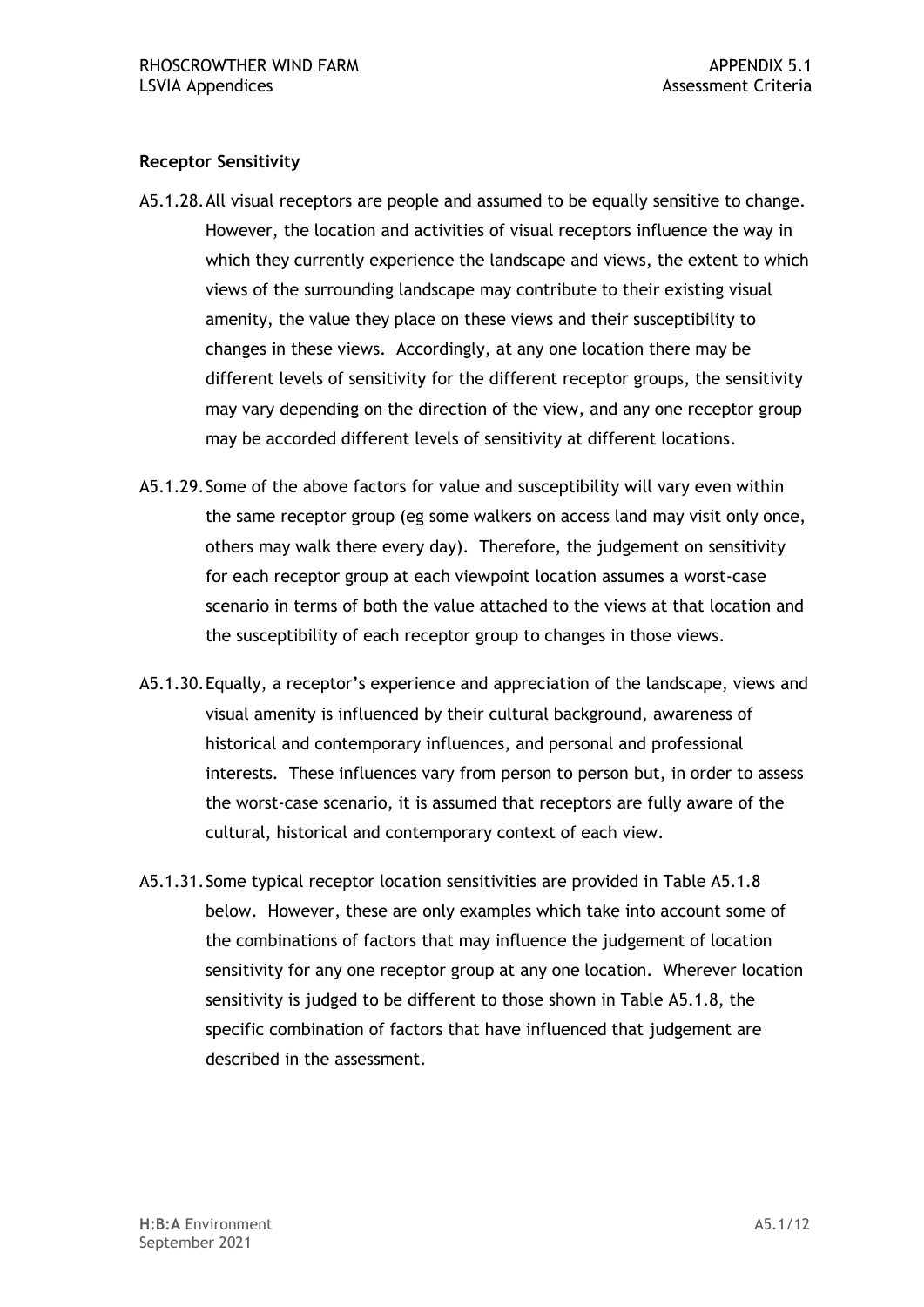| Receptor group            |                                                      | <b>Location sensitivity</b>                                                                                                                                                                                                                                                                                                                                  |
|---------------------------|------------------------------------------------------|--------------------------------------------------------------------------------------------------------------------------------------------------------------------------------------------------------------------------------------------------------------------------------------------------------------------------------------------------------------|
|                           | Residents                                            | High - would view the proposed development in the primary views from their<br>property (eg main windows and gardens), would be stationary or moving slowly<br>about their property, would see the development on a daily basis, could be<br>orientated towards the development, and would value these views.                                                 |
|                           |                                                      | High/medium - would view the proposed development in the secondary views from<br>their property (eg driveway), would be stationary or moving slowly at these<br>locations, would see the development on a daily basis, could be orientated towards<br>the development, and would value these views.                                                          |
| Zone receptors            |                                                      | Medium - would view the proposed development from very limited locations on<br>their property (eg single attic window), would be stationary or moving slowly at<br>these locations, would see the development on a daily basis, could be orientated<br>towards the development, and would value these views.                                                 |
|                           | Recreational<br>receptors                            | High - are stationery or moving slowly (eg walking, cycling or horse riding), can be<br>orientated towards the development, are at that location primarily in order to<br>enjoy the view, on a nationally designated route, regional long distance route<br>and/or in a landscape nationally designated for its scenic value.                                |
| Zone and linear receptors |                                                      | High/medium - are stationery or moving slowly (eg walking, cycling or horse riding),<br>can be orientated towards the development, are at that location primarily in order<br>to enjoy the view but also for other purposes, at scenic vantage points, on access<br>land, locally promoted route or local right of way.                                      |
|                           |                                                      | Medium - are stationery or moving slowly, can be orientated towards the<br>development, may be at that location in order to enjoy the view but may have<br>other purposes (eg playing sport), or where the main view is not in the direction of<br>the development, on a local right of way, beach, sports field or other leisure/<br>recreational facility. |
|                           | Outdoor<br>workers and<br>school<br>children         | Medium - outdoor workers and school children in locations where they may be<br>moving slowly, can be orientated towards the development, may experience the<br>view on a daily basis, may be at that location in order to enjoy the view but will<br>have other purposes.                                                                                    |
|                           |                                                      | Medium/low - outdoor workers in locations where they may be moving slowly, can<br>be orientated towards the development, may experience the view on a daily basis,<br>but are at that location primarily to undertake activities unconnected with the<br>view.                                                                                               |
| Zone receptors            | Indoor<br>workers                                    | Low - indoor receptors with limited views in this direction, who are in that location<br>primarily to undertake activities unconnected with the view.                                                                                                                                                                                                        |
|                           | Road and<br>rail users<br>(motorists,<br>passengers, | High/medium - in locations where they are moving steadily/swiftly, can be<br>orientated towards the development, are likely to be at that location in order to<br>enjoy the view, in a landscape that is nationally designated and/or on a nationally<br>recognised scenic route.                                                                            |
|                           | bus and train<br>travellers)                         | Medium - in locations where they are moving steadily/swiftly, can be orientated<br>towards the development, may be at that location in order to enjoy the view but<br>may also have other purposes (eg journey to work), in a landscape that is not<br>nationally designated for its scenic value and/or not on a nationally recognised<br>scenic route.     |
| Linear receptors          |                                                      | Medium/low - in locations where they are moving swiftly, with a direction of travel<br>that is oblique or side on to the development, are likely to be travelling for a<br>purpose other than in order to enjoy the view (eg journey to work), in a landscape<br>that is not designated.                                                                     |

#### **Table A5.1.8: Receptor Location Sensitivity to Large Wind Turbines**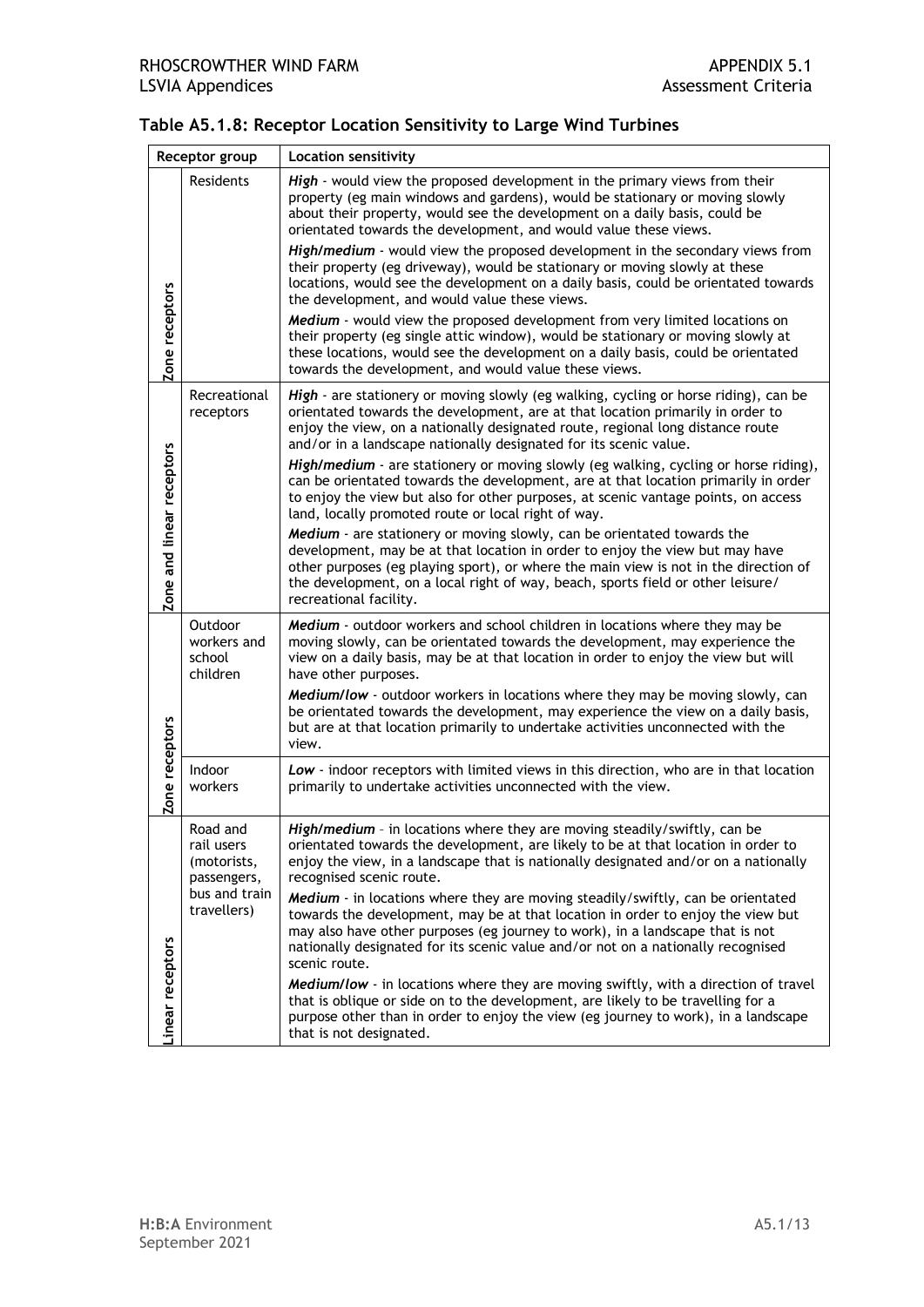#### **Magnitude of Change in a View**

- A5.1.32.The magnitude of the change in a view is a judgement based on a series of measured parameters which, in order to assess the worst case, assumes that the visual receptors are being exposed to the change for the first time, in excellent visibility (30km+) and that the rotors are turning and are face on to the receptor.
- <span id="page-14-0"></span> A5.1.33.Computer-generated visualisations, fieldwork observations and professional judgement are used to identify a largely quantifiable set of parameters, which include:
	- Distance and direction of the viewpoint from the development.
	- Extent/proportion of the development visible from the viewpoint.
	- Field of view occupied by the development (horizontal/vertical angles).
	- Context of the view, existing visual amenity and the degree of contrast with the existing landscape and built elements (background, form, pattern, composition, scale and mass, line, movement, colour, texture, etc).
	- Scale of change with respect to the loss or addition of features in the view. For the addition of wind turbines, this includes the scale of the development relative to the scale of the landscape, field pattern, etc and whether the development would be dominant, prominent, visible, noticeable, discernible or barely discernible.
	- Nature of change, particularly in relation to existing visual amenity and the composition of the view, such as changes to skyline, creation of a new visual focus, introduction of new man-made elements, changes to visual simplicity or complexity, alteration of visual scale or changes to the degree of visual enclosure.
	- ▪ Duration and nature of the effect, eg direct/indirect, secondary, intermittent/continuous, reversible/irreversible, etc (as related to the nature of the development, not the receptor activity). individual/cumulative, short/medium/long-term, temporary/permanent,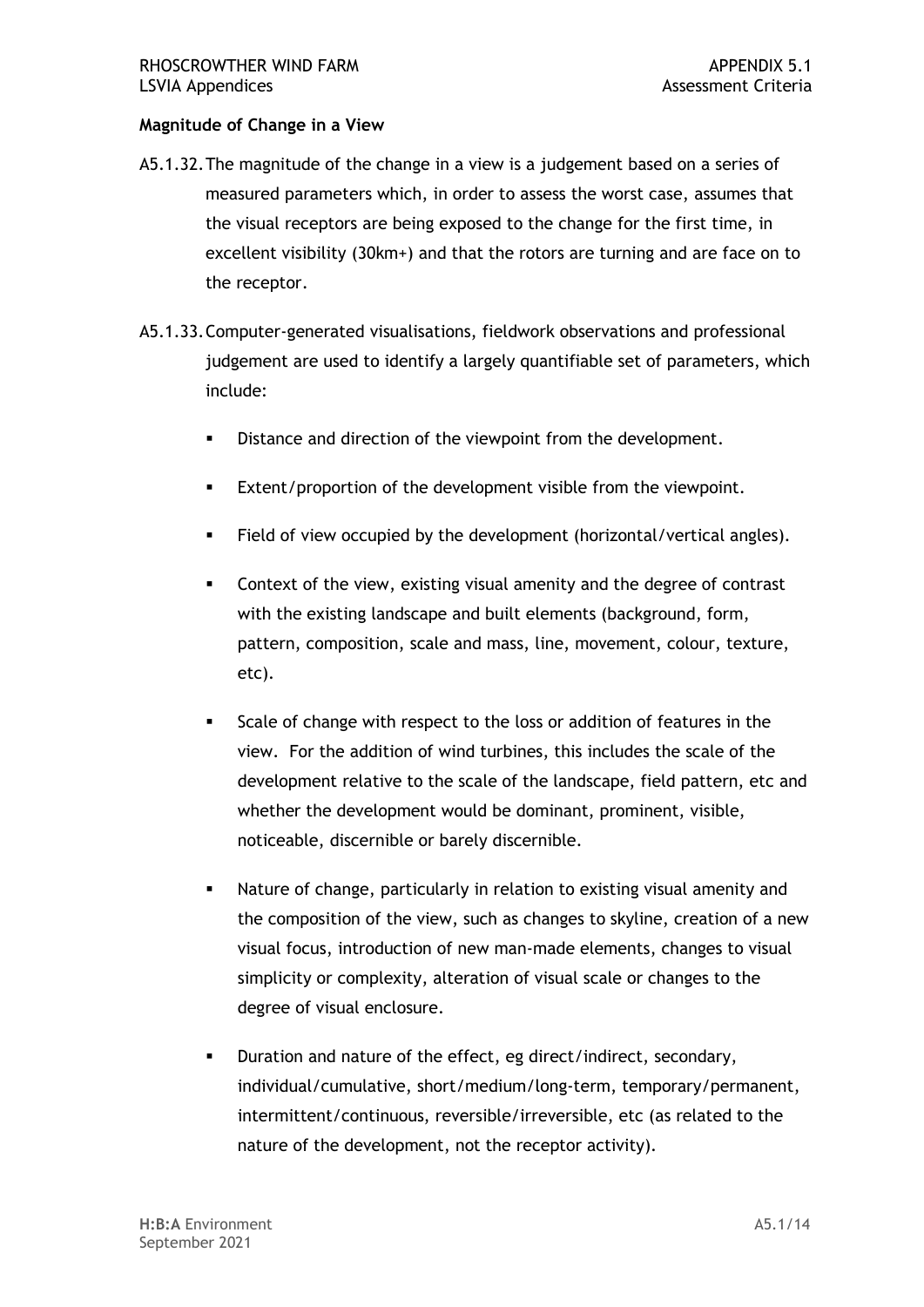- examined, the findings combined and the assessment of magnitude judged using a scale of: very substantial, substantial, moderate, slight and negligible. A5.1.34.For each viewpoint location, the parameters in para [A5.1.33](#page-14-0) above are
- A5.1.35.For large wind turbines (typically 90m 125m to tip), each magnitude band approximates to the combinations of parameters in Table A5.1.9 below.

| <b>Magnitude of Change</b> | Description                                                                                                                                                                                                                                                                                                                                                                                                                                                                                                                                                |
|----------------------------|------------------------------------------------------------------------------------------------------------------------------------------------------------------------------------------------------------------------------------------------------------------------------------------------------------------------------------------------------------------------------------------------------------------------------------------------------------------------------------------------------------------------------------------------------------|
| Very substantial           | Where the proposed wind turbines would be close to the viewpoint,<br>visible in their entirety, would occupy the majority of one sector of the<br>view (90°), the rotors would be turning and facing the receptor, the<br>turbines would be in stark contrast to the landscape context<br>(particularly in terms of scale and an absence of similar structures),<br>such that they would be a dominant new feature which would be<br>present for a long, albeit temporary and reversible, time frame.                                                      |
| <b>Substantial</b>         | Where the proposed wind turbines would be in the near distance,<br>visible in their entirety or partly screened, would occupy up to one half<br>of one sector of the view ( $\sim$ 48°), the rotors would be turning and<br>facing the receptor, the turbines would contrast with the landscape<br>context (particularly in terms of scale and few similar structures), such<br>that they would be a prominent new feature which would be present<br>for a long, albeit temporary and reversible, time frame.                                              |
| Moderate                   | Where the proposed wind turbines would be in the middle distance,<br>visible in their entirety or partly screened, would occupy up to one<br>quarter of one sector of the view ( $\sim 24^{\circ}$ ), the rotors would be turning<br>and facing the receptor, the turbines may contrast with the landscape<br>context (particularly in terms of scale and few similar structures) or<br>may be in the context of similar structures but a visible additional<br>feature which would be present for a long, albeit temporary and<br>reversible, time frame. |
| Slight                     | Where the proposed wind turbines would be in the distance, noticeable<br>in their entirety or partly screened, would occupy a small part of one<br>sector of the view ( $\sim$ 12 $\degree$ ), the rotors would be turning and facing the<br>receptor, the turbines may contrast with the landscape context<br>(particularly in terms of scale and few similar structures) or may be in<br>the context of similar structures but a noticeable additional feature<br>which would be present for a long, albeit temporary and reversible,<br>time frame.     |
| <b>Negligible</b>          | Where the proposed wind turbines would be in the far distance, partly<br>or largely screened, would occupy a very small part of one sector of the<br>view ( $\sim 6^{\circ}$ ), the rotors would be turning, the turbines may contrast with<br>the landscape context (particularly in terms of scale and few similar<br>structures) or may be in the context of similar structures but a barely<br>discernible additional feature which would be present for a long, albeit<br>temporary and reversible, time frame.                                       |

 **Table A5.1.9: Magnitude of Change in a View**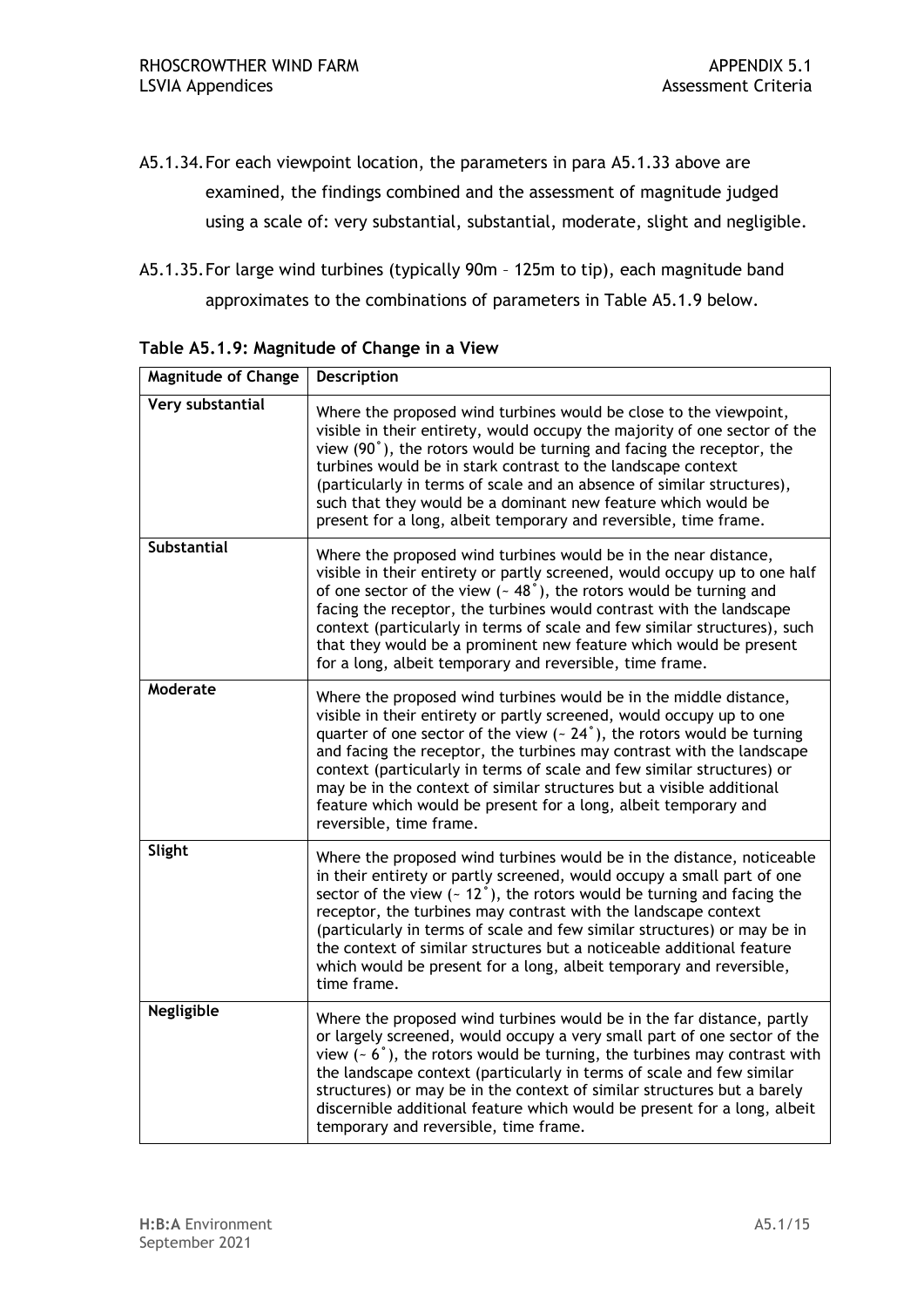- A5.1.36.These levels of magnitude are used to assess individual and cumulative (additional and/or combined) effects and have been derived from assessing thousands of viewpoints at hundreds of proposed wind farm sites in the UK and examining views of operational wind farms in the field.
- A5.1.37.However, magnitude of change is a continuum. These levels are used to describe bands along that continuum and, in order to identify more subtle differences, where appropriate, the intermediate levels of very substantial/substantial, substantial/moderate, moderate/slight and slight/negligible are also used.
- A5.1.38.Where the parameters at a viewpoint do not fit neatly into one of the above magnitude levels, further judgement is required. For example, there may be mitigating factors in a view, such as a degree of screening by intervening topography, buildings or vegetation, which means that the magnitude may be less than suggested by the combination of other parameters. Also, where an wind turbines to a view that already contains wind turbines may not result in the magnitude of change suggested by the combination of other parameters at the viewpoint as the proposed wind turbines would be seen in the context of extension to an existing operational wind farm is proposed, the addition of similar structures.

#### **Significance of Effects on Views**

- A5.1.39.For each receptor group, the sensitivity of the location is combined with the predicted magnitude of change to determine the overall change in the view and whether there is likely to be a significant change in the view at that location. In most cases, the overall change in the view can be derived by combining the sensitivity and magnitude in accordance with the matrix in Table A1.10 below.
- **A5.1.40.** In the following table, where overall effects are predicted to be major/moderate or higher, there are likely to be significant changes in the view. Overall effects of moderate+ may be significant if experienced over a sustained length of a route or over most of a zone, area or location, and overall effects of moderate may contribute to significance if combined with greater changes at the same location, whereas moderate/minor+ or lower changes are unlikely to result in significant changes to views.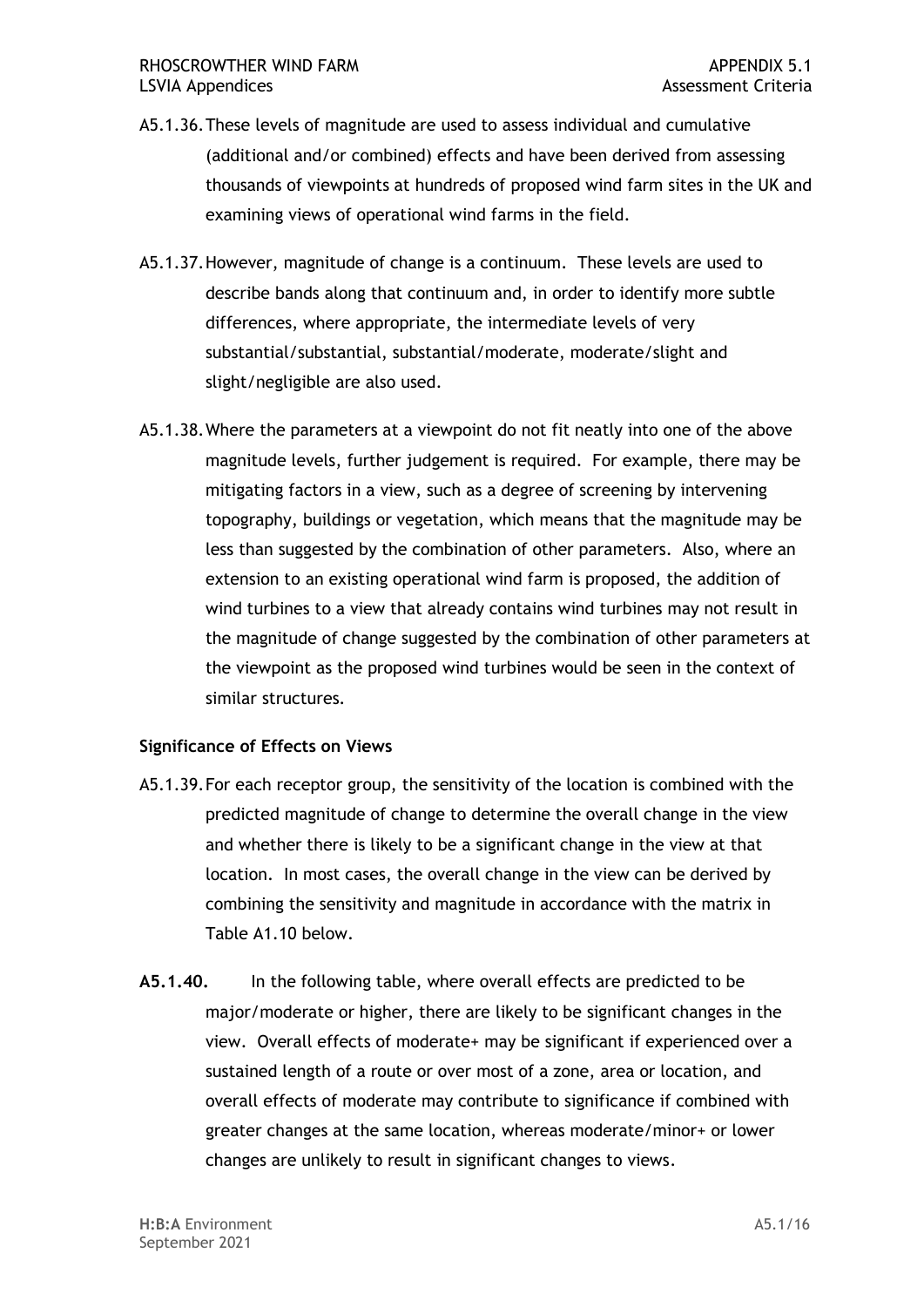| <b>RECEPTOR</b><br><b>SENSITIVITY</b> | <b>MAGNITUDE OF CHANGE</b> |                |                |                |                |                |                |                |              |  |
|---------------------------------------|----------------------------|----------------|----------------|----------------|----------------|----------------|----------------|----------------|--------------|--|
|                                       | V sub                      | V sub/<br>sub  | Sub            | Sub/<br>mod    | Mod            | Mod/<br>slight | Slight         | Slight/<br>neg | Neg          |  |
| High                                  | Major++                    | Major+         | Major          | Maj/<br>$mod+$ | Maj/<br>mod    | Mod+           | Mod            | Mod/<br>$min+$ | Mod/<br>min  |  |
| High/<br>medium                       | Major+                     | Major          | Mai/<br>$mod+$ | Maj/<br>mod    | Mod+           | Mod            | Mod/<br>$min+$ | Mod/<br>min    | Minor+       |  |
| Medium                                | Major                      | Maj/<br>$mod+$ | Mai/<br>mod    | Mod+           | Mod            | Mod/<br>$min+$ | Mod/<br>min    | Minor+         | Minor        |  |
| Medium/<br>low                        | Maj/<br>mod+               | Maj/<br>mod    | Mod+           | Mod            | Mod/<br>$min+$ | Mod/<br>min    | Minor+         | Minor          | Min/<br>neg+ |  |
| Low                                   | Maj/<br>mod                | Mod+           | Mod            | Mod/<br>$min+$ | Mod/<br>min    | Minor+         | Minor          | Minor/<br>neg+ | Min/<br>neg  |  |

 **Table A5.1.10: Assessment of Effects on Views** 

- A5.1.41.The nature of the predicted significant effects on views can be: reversible/irreversible and/or adverse/beneficial effects (based on Schedule 4 of the EIA Regulations). direct/indirect, secondary, individual/cumulative (additional or combined), short/medium/long-term, temporary/permanent, intermittent/continuous,
- A5.1.42.With regards to views, the effects of wind turbines are generally direct, individual (when seen in isolation), cumulative (when there are other wind turbines in the view), temporary, intermittent (when seen in various views along a route), continuous (when seen at a viewpoint) and reversible after the 25 year operational life of the development. 25 years is equivalent to a generation and so the effects on views are, therefore, considered to be longterm for visual receptors.

#### **Effects on Visual Amenity**

- A5.1.43.The assessment of effects on visual amenity draws on the predicted residual effects of the proposed development, the landscape and visual baseline, the theoretical visibility analyses, the viewpoint analysis and other fieldwork observations, and makes a judgement as to whether there are likely to be any significant effects on the visual amenity of the main visual receptor groups and locations in the study area, based on the following definition:
	- ▪ Significant effects on visual amenity can occur where a development would result in significant effects on the primary view(s) at a location or